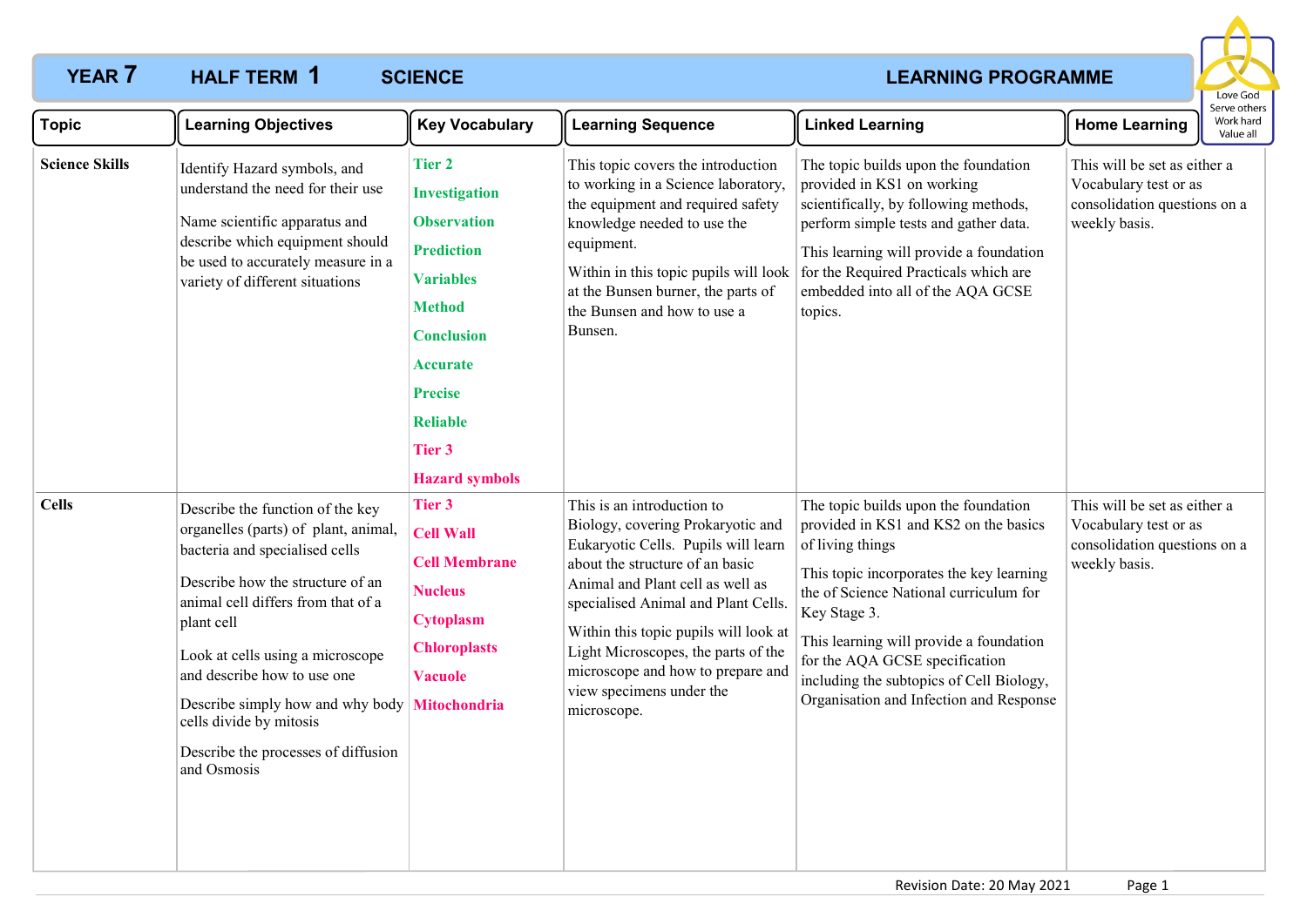# **YEAR 7 HALF TERM 1** SCIENCE **All 2009 CONVERTS AND THE CONVERTS AND REARNING PROGRAMME**

## **HALF TERM SCIENCE 1**



| <b>Topic</b>     | <b>Learning Objectives</b>                                                                                                                                                                                                                                                                                                                                             | <b>Key Vocabulary</b>                                                                                                         | <b>Learning Sequence</b>                                                                                                                                                                                                                                                                                                      | <b>Linked Learning</b>                                                                                                                                                                                                                                                                                                                                             | <b>Home Learning</b>                                                                                   | Serve others<br>Work hard<br>Value all |
|------------------|------------------------------------------------------------------------------------------------------------------------------------------------------------------------------------------------------------------------------------------------------------------------------------------------------------------------------------------------------------------------|-------------------------------------------------------------------------------------------------------------------------------|-------------------------------------------------------------------------------------------------------------------------------------------------------------------------------------------------------------------------------------------------------------------------------------------------------------------------------|--------------------------------------------------------------------------------------------------------------------------------------------------------------------------------------------------------------------------------------------------------------------------------------------------------------------------------------------------------------------|--------------------------------------------------------------------------------------------------------|----------------------------------------|
| <b>Particles</b> | Describe the properties of the three<br>states of matter with reference to<br>the particle model (forces, bonds,<br>energy, arrangement and<br>movement)<br>Recall and apply the density<br>equation to Calculate the density<br>of a range of regular shaped objects<br>Use the particle model to describe<br>and explain pressure, diffusion and<br>changes of state | <b>Solid</b><br><b>Liquid</b><br><b>Gas</b><br><b>Evaporation</b><br><b>Diffusion</b><br><b>Density</b><br><b>Sublimation</b> | This topic covers the introduction<br>to states of matter, the movement of<br>particles and energy needed to<br>change states.<br>It also incorporates the concept of<br>density or regular and irregular<br>objects. Within this pupils will<br>draw and interpret graphs to<br>interpret heating and cooling of<br>objects. | This topic builds on previous learning<br>about states of matter at KS2 and<br>introduces the concept of particles.<br>It incorporates the key learning the of<br>Science National curriculum for Key<br>Stage 3 and provides a foundation for the<br>AQA GCSE specification, including the<br>subtopics of Atomic Structure, the<br>Periodic Table and Particles. | This will be set as either a<br>Vocabulary test or as<br>consolidation questions on a<br>weekly basis. |                                        |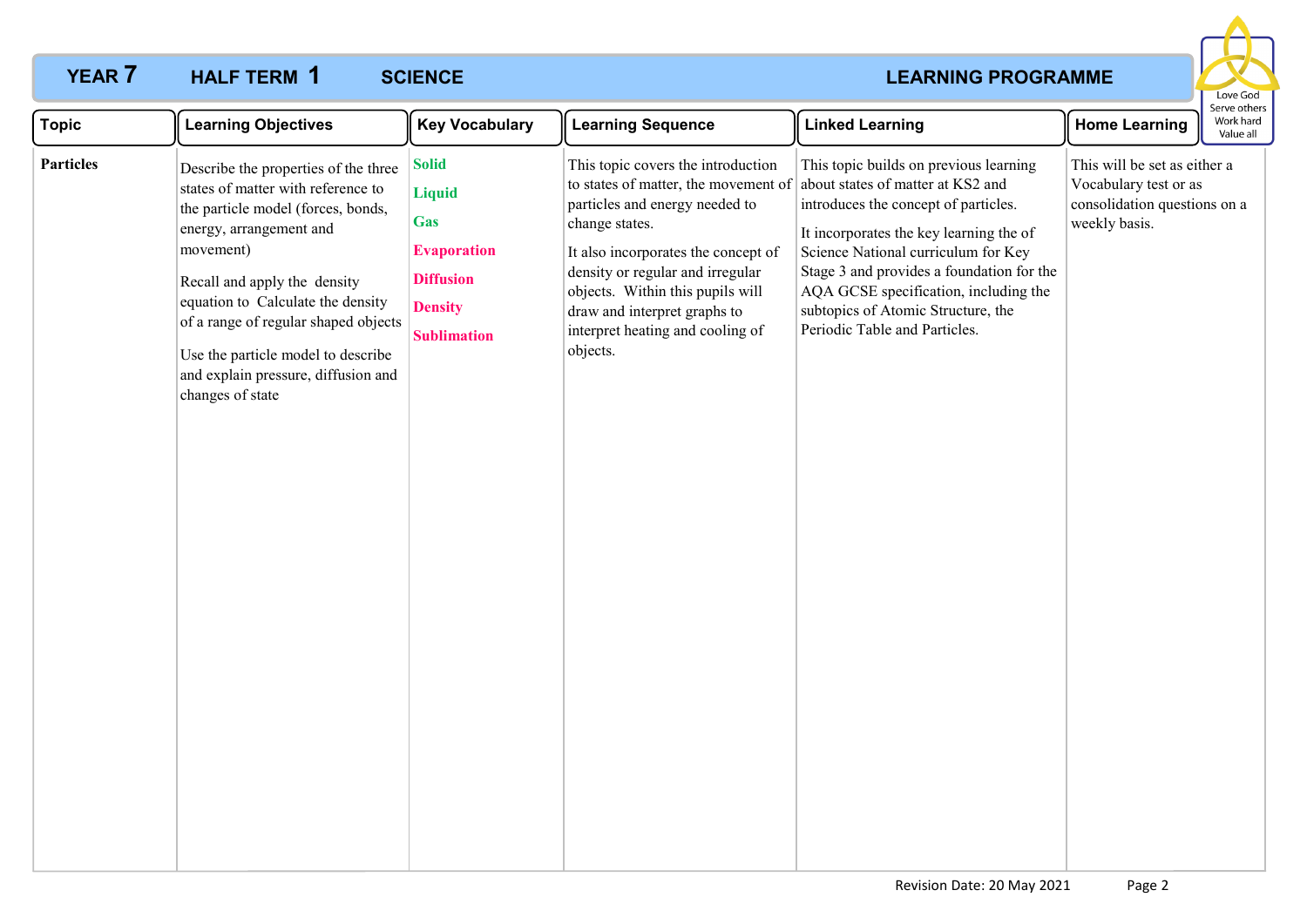### **YEAR 7 HALF TERM 2 SCIENCE** *CONSTRUCTER <b>CONSTRUCTER* **CONSTRUCTER CONSTRUCTER HALF TERM 2** SCIENCE



| <b>Topic</b>     | <b>Learning Objectives</b>                                                                                                                                                                                                                                                                                                                                                                              | <b>Key Vocabulary</b>                                                                                                                                           | <b>Learning Sequence</b>                                                                                                                                                                                                                                                                                                                                                             | <b>Linked Learning</b>                                                                                                                                                                                                                                                                                                                                                      | <b>Home Learning</b>                                                                                   | Serve others<br>Work hard<br>Value all |
|------------------|---------------------------------------------------------------------------------------------------------------------------------------------------------------------------------------------------------------------------------------------------------------------------------------------------------------------------------------------------------------------------------------------------------|-----------------------------------------------------------------------------------------------------------------------------------------------------------------|--------------------------------------------------------------------------------------------------------------------------------------------------------------------------------------------------------------------------------------------------------------------------------------------------------------------------------------------------------------------------------------|-----------------------------------------------------------------------------------------------------------------------------------------------------------------------------------------------------------------------------------------------------------------------------------------------------------------------------------------------------------------------------|--------------------------------------------------------------------------------------------------------|----------------------------------------|
| <b>Cells</b>     | Describe the function of the key<br>organelles (parts) of plant, animal,<br>bacteria and specialised cells<br>Describe how the structure of an<br>animal cell differs from that of a<br>plant cell<br>Look at cells using a microscope<br>and describe how to use one<br>Describe simply how and why body Mitochondria<br>cells divide by mitosis<br>Describe the processes of diffusion<br>and Osmosis | <b>Tier 3</b><br><b>Cell Wall</b><br><b>Cell Membrane</b><br><b>Nucleus</b><br><b>Cytoplasm</b><br><b>Chloroplasts</b><br><b>Vacuole</b>                        | This is an introduction to<br>Biology, covering Prokaryotic and<br>Eukaryotic Cells. Pupils will learn<br>about the structure of an basic<br>Animal and Plant cell as well as<br>specialised Animal and Plant Cells.<br>Within this topic pupils will look at<br>Light Microscopes, the parts of the<br>microscope and how to prepare and<br>view specimens under the<br>microscope. | The topic builds upon the foundation<br>provided in KS1 and KS2 on the basics<br>of living things<br>This topic incorporates the key learning<br>the of Science National curriculum for<br>Key Stage 3.<br>This learning will provide a foundation<br>for the AQA GCSE specification<br>including the subtopics of Cell Biology,<br>Organisation and Infection and Response | This will be set as either a<br>Vocabulary test or as<br>consolidation questions on a<br>weekly basis. |                                        |
| <b>Particles</b> | Describe the properties of the three<br>states of matter with reference to<br>the particle model (forces, bonds,<br>energy, arrangement and<br>movement)<br>Recall and apply the density<br>equation to Calculate the density<br>of a range of regular shaped objects<br>Use the particle model to describe<br>and explain pressure, diffusion and<br>changes of state                                  | <b>Tier 2</b><br><b>Solid</b><br><b>Liquid</b><br><b>Gas</b><br><b>Tier 3</b><br><b>Evaporation</b><br><b>Diffusion</b><br><b>Density</b><br><b>Sublimation</b> | This topic covers the introduction<br>to states of matter, the movement of<br>particles and energy needed to<br>change states.<br>It also incorporates the concept of<br>density or regular and irregular<br>objects. Within this pupils will<br>draw and interpret graphs to<br>interpret heating and cooling of<br>objects.                                                        | This topic builds on previous learning<br>about states of matter at KS2 and<br>introduces the concept of particles.<br>It incorporates the key learning the of<br>Science National curriculum for Key<br>Stage 3 and provides a foundation for the<br>AQA GCSE specification, including the<br>subtopics of Atomic Structure, the<br>Periodic Table and Particles.          | This will be set as either a<br>Vocabulary test or as<br>consolidation questions on a<br>weekly basis. |                                        |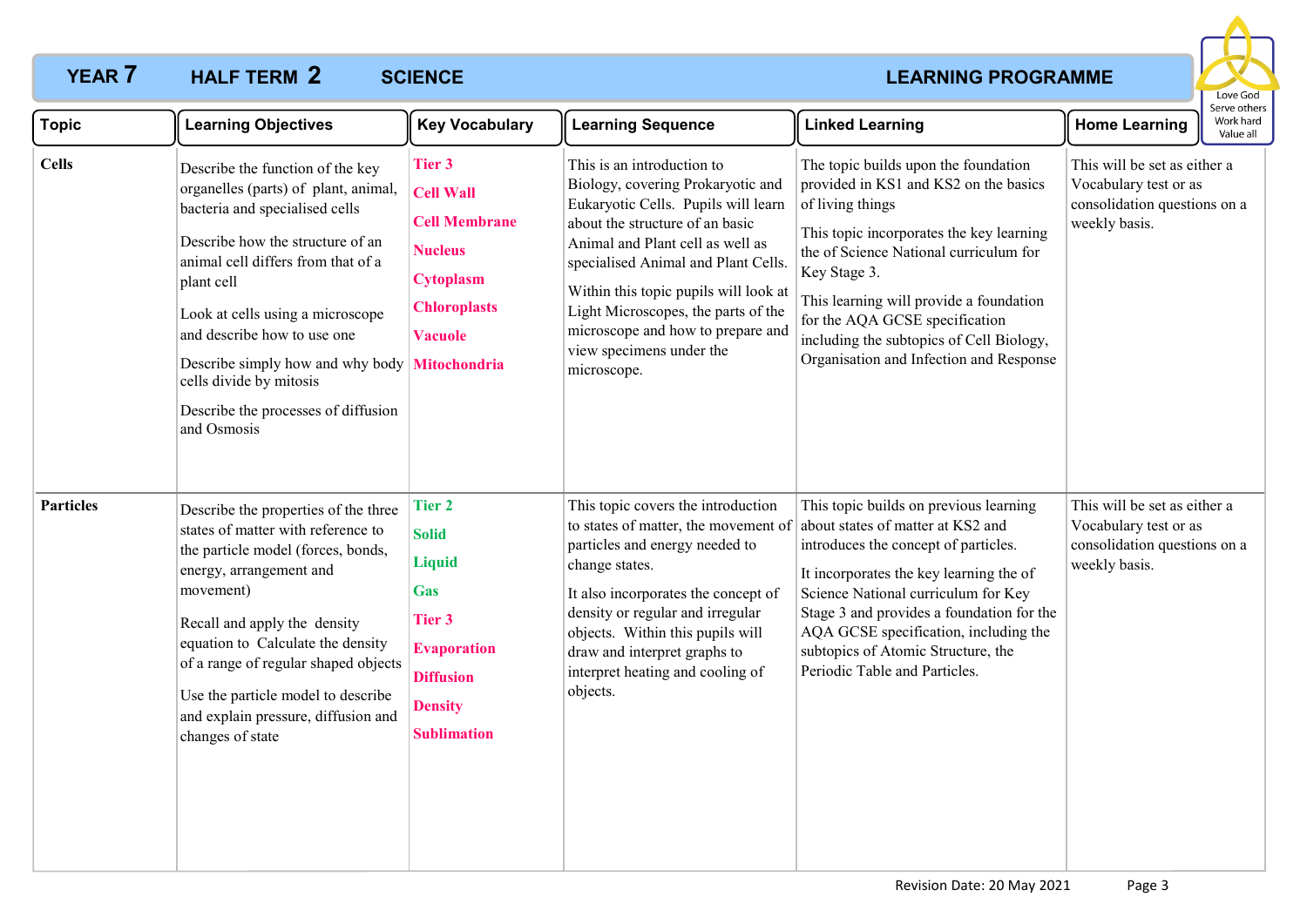### **YEAR 7 HALF TERM 2 SCIENCE** *CONSTRUCTER <b>CONSTRUCTER* **CONSTRUCTER CONSTRUCTER HALF TERM 2** SCIENCE



| <b>Topic</b>              | <b>Learning Objectives</b>                                                                                                                                                                                                                                                                                                                                                                                                                                                                                          | <b>Key Vocabulary</b>                                                                                                                                                                      | <b>Learning Sequence</b>                                                                                                                                                                                                                                                                                                                                                                                                                                           | <b>Linked Learning</b>                                                                                                                                                                                                                                                                                                                                                                         | <b>Home Learning</b>                                                                                   | serve others<br>Work hard<br>Value all |
|---------------------------|---------------------------------------------------------------------------------------------------------------------------------------------------------------------------------------------------------------------------------------------------------------------------------------------------------------------------------------------------------------------------------------------------------------------------------------------------------------------------------------------------------------------|--------------------------------------------------------------------------------------------------------------------------------------------------------------------------------------------|--------------------------------------------------------------------------------------------------------------------------------------------------------------------------------------------------------------------------------------------------------------------------------------------------------------------------------------------------------------------------------------------------------------------------------------------------------------------|------------------------------------------------------------------------------------------------------------------------------------------------------------------------------------------------------------------------------------------------------------------------------------------------------------------------------------------------------------------------------------------------|--------------------------------------------------------------------------------------------------------|----------------------------------------|
| <b>Magnets</b>            | Recall and describe the difference<br>between magnets and magnetic<br>materials<br>Experimentally demonstrate,<br>illustrate and describe a magnetic<br>field and its effects (bar magnet and   Induced<br>Earth)<br>Describe the differences between<br>permanent and induced magnets<br>and how to produce them<br>Describe the principle of<br>electromagnetism, its applications,<br>advantages and disadvantages, and<br>deduce how to vary the strength<br>(including a demonstration of the<br>motor effect) | <b>Tier 2</b><br><b>Repel</b><br><b>Attract</b><br><b>Permanent</b><br><b>Poles</b><br>Tier 3<br><b>Electromagnets</b><br><b>Magnetic Field Lines</b>                                      | This topic covers the principles of<br>magnets, what makes a material<br>magnetic and understanding a<br>magnetic field.<br>Within this topic pupils will learn<br>about the applications of magnets,<br>the uses of electromagnets and how<br>motors work.                                                                                                                                                                                                        | This topic builds on the year 3<br>programme of study topic of Forces and<br>Magnets, and the year 5 topic of<br>Properties and Changes of Materials.<br>It incorporates aspects of the KS3 Forces<br>and Motion topic (non-contact forces)<br>and the Electricity and Electromagnetism<br>topic.<br>It provides the foundation for the AQA<br>GCSE topic of Magnetism and<br>Electromagnetism | This will be set as either a<br>Vocabulary test or as<br>consolidation questions on a<br>weekly basis. |                                        |
| <b>The Periodic Table</b> | Explain why some elements are<br>more reactive than others.<br>Describe properties of elements in<br>the periodic table, including metals<br>and non-metals, group 1 elements<br>and group 7 elements.<br>Describe and Explain why the<br>periodic table has changed<br>throughout the years.                                                                                                                                                                                                                       | <b>Tier 2</b><br><b>Element</b><br><b>Compound</b><br><b>Mixture</b><br><b>Period</b><br><b>Tier 3</b><br>Atom<br><b>Proton</b><br><b>Neutron</b><br><b>Electron</b><br><b>Atomic Mass</b> | In this topic pupils will cover an<br>introduction to the Periodic Table<br>developed by Mendeleev and<br>understanding how the periodic<br>table has evolved.<br>Pupils will be able to draw the<br>atomic structure of the first 20<br>elements and be able to distinguish<br>between protons, neutrons and<br>electrons.<br>Within this topic pupils will<br>practice writing chemical formula<br>for elements and compounds,<br>including balancing equations, | This topic builds on previous learning<br>about materials at KS2 and introduces the<br>concept of elements in the periodic table.<br>It incorporates the key learning the of<br>Science National curriculum for Key<br>Stage 3 and provides a foundation for the<br>AQA GCSE specification, including the<br>subtopic of Atomic Structure and the<br>Periodic Table.                           | This will be set as either a<br>Vocabulary test or as<br>consolidation questions on a<br>weekly basis. |                                        |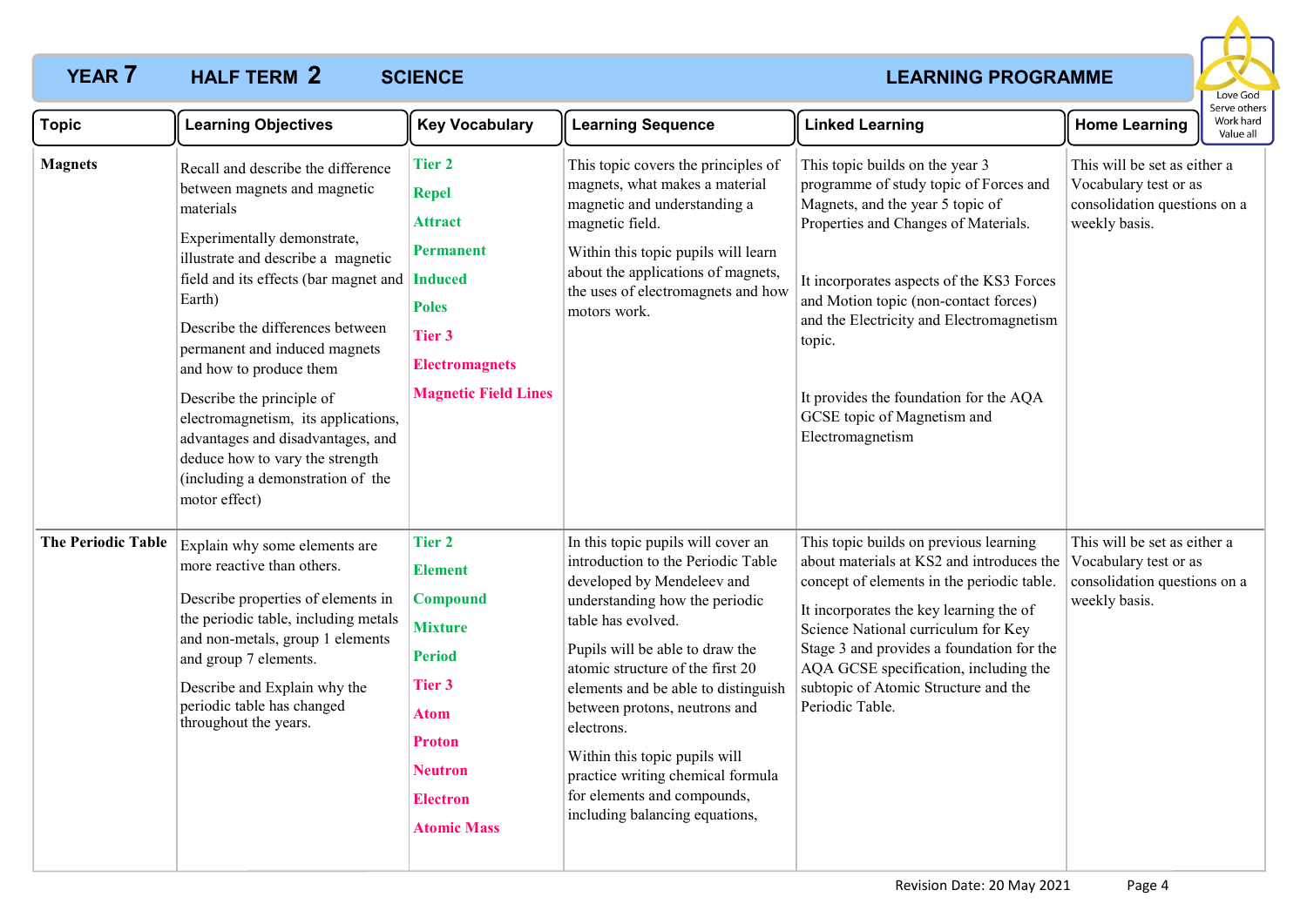# **YEAR 7 HALF TERM 3 SCIENCE** *CONSTRUCTER <b>CONSTRUCTER CONSTRUCTER CONSTRUCTER*



| <b>Topic</b>             | <b>Learning Objectives</b>                                                                                                                                                                                                                                                                                                                                                                                                                                                                                                                                                                                                                                                                                                                                                                                           | <b>Key Vocabulary</b>                                                                                                                                                                           | <b>Learning Sequence</b>                                                                                                                                                                                                                                                                                                                                                                                   | <b>Linked Learning</b>                                                                                                                                                                                                                                                                                                                                                        | <b>Home Learning</b>                                                                                   | Serve others<br>Work hard<br>Value all |
|--------------------------|----------------------------------------------------------------------------------------------------------------------------------------------------------------------------------------------------------------------------------------------------------------------------------------------------------------------------------------------------------------------------------------------------------------------------------------------------------------------------------------------------------------------------------------------------------------------------------------------------------------------------------------------------------------------------------------------------------------------------------------------------------------------------------------------------------------------|-------------------------------------------------------------------------------------------------------------------------------------------------------------------------------------------------|------------------------------------------------------------------------------------------------------------------------------------------------------------------------------------------------------------------------------------------------------------------------------------------------------------------------------------------------------------------------------------------------------------|-------------------------------------------------------------------------------------------------------------------------------------------------------------------------------------------------------------------------------------------------------------------------------------------------------------------------------------------------------------------------------|--------------------------------------------------------------------------------------------------------|----------------------------------------|
| <b>Motion and Forces</b> | Recall typical forces (contact and<br>non-contact) and describe their<br>effects<br>Demonstrate how to measure a<br>range of forces, including Weight<br>and Friction, and how to calculate<br>Work Done and Pressure<br>Illustrate the forces acting on<br>objects using free body diagrams<br>Identify the overall (resultant) force<br>on balanced and unbalanced objects<br>and the effects this will have<br>(Newton's 1st and 2nd laws),<br>including F=ma)<br>Investigate and explain the<br>deformation of elastic objects and<br>Hooke's Law.<br>Describe the motion of objects<br>quantitatively (particularly speed)<br>and in graphical form<br>Investigate and explain the<br>principle of terminal velocity<br>Recall what is meant by stopping<br>distance and describe the factors<br>that affect it | <b>Tier 2</b><br><b>Contact</b><br><b>Non-Contact</b><br><b>Friction</b><br><b>Pressure</b><br><b>Speed</b><br><b>Resultant</b><br><b>Balanced</b><br><b>Tier 3</b><br><b>Terminal velocity</b> | This topic covers an introduction to<br>Forces, including what forces do,<br>how forces can be described and<br>being introduced to different types<br>of forces.<br>Pupils will practice measuring<br>forces using a Newton meter and<br>the work of Sir Isaac Newton with<br>his laws of motion.<br>Pupils will practice their<br>mathematical skills by calculating<br>speed, velocity and Hooke's law. | It builds on the year 3 programme of<br>study topic of Forces and Magnets and<br>the year 5 Forces topic.<br>It incorporates the KS3 Motion and<br>Forces programme of study.<br>It provides the foundation for the AQA<br>GCSE Forces topic, plus some overlap<br>with the Energy, Electricity, Magnetism<br>and Electromagnetism and Space Physics<br>(triple only) topics. | This will be set as either a<br>Vocabulary test or as<br>consolidation questions on a<br>weekly basis. |                                        |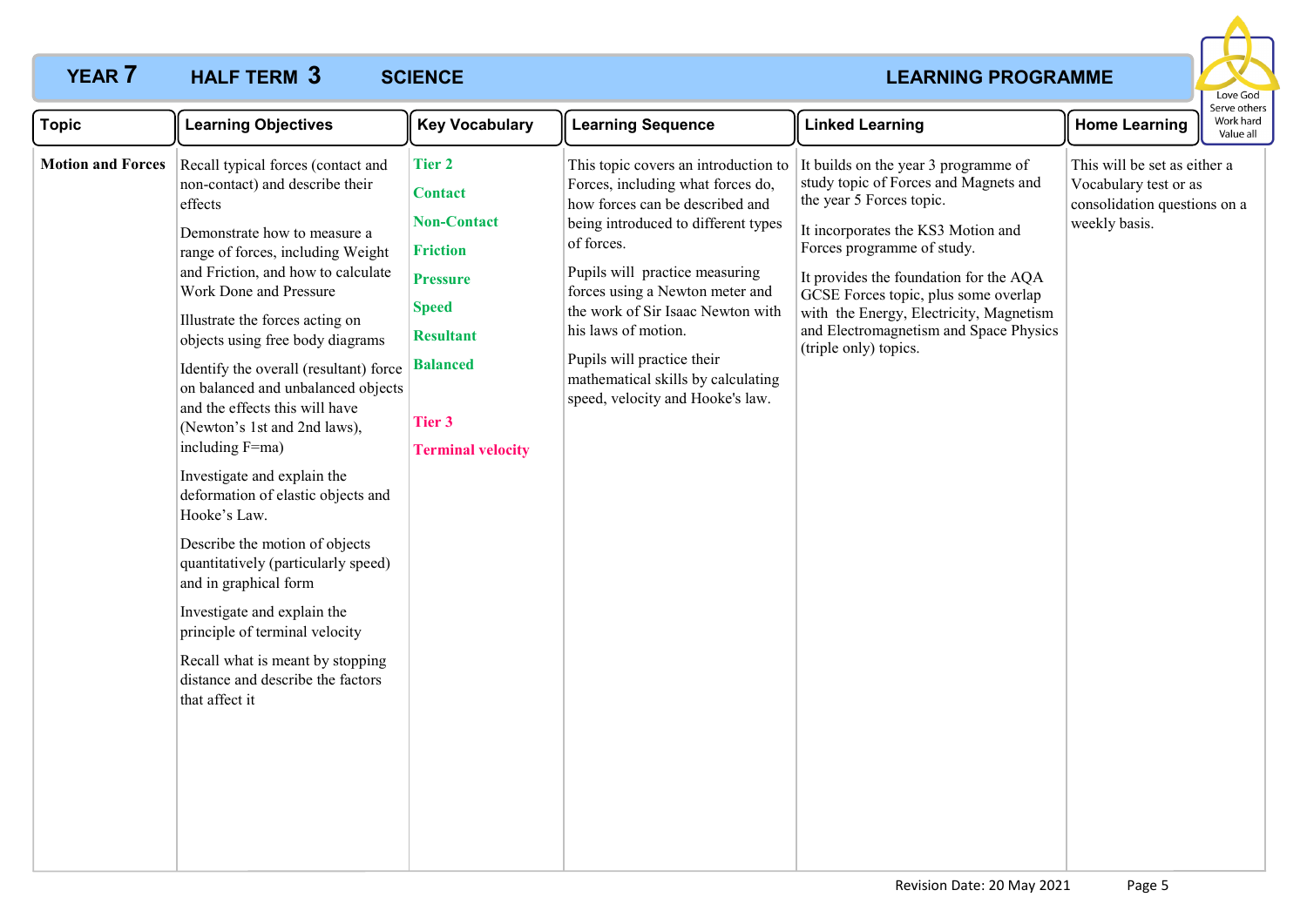# **YEAR 7 HALF TERM 3 SCIENCE** *CONSTRUCTER <b>CONSTRUCTER* **CONSTRUCTER CONSTRUCTER**



| <b>Topic</b>        | <b>Learning Objectives</b>                                                                                                                                                                                                                                                                                                                                                                                                                                                                                                                                                                                                                   | <b>Key Vocabulary</b>                                                                                            | <b>Learning Sequence</b>                                                                                                                                                                                                                                                                                                                                                                                                                                                                                                                                                                                                                                                                                                                                                                                                                                                      | <b>Linked Learning</b>                                                                                                                                                                                                                                                                         | <b>Home Learning</b>                                                                                   | Serve other<br>Work hard<br>Value all |
|---------------------|----------------------------------------------------------------------------------------------------------------------------------------------------------------------------------------------------------------------------------------------------------------------------------------------------------------------------------------------------------------------------------------------------------------------------------------------------------------------------------------------------------------------------------------------------------------------------------------------------------------------------------------------|------------------------------------------------------------------------------------------------------------------|-------------------------------------------------------------------------------------------------------------------------------------------------------------------------------------------------------------------------------------------------------------------------------------------------------------------------------------------------------------------------------------------------------------------------------------------------------------------------------------------------------------------------------------------------------------------------------------------------------------------------------------------------------------------------------------------------------------------------------------------------------------------------------------------------------------------------------------------------------------------------------|------------------------------------------------------------------------------------------------------------------------------------------------------------------------------------------------------------------------------------------------------------------------------------------------|--------------------------------------------------------------------------------------------------------|---------------------------------------|
| <b>Body Systems</b> | Explain the link between cell/<br>tissue/organ/organ system<br>Recall the different body systems<br>and the components of each system<br>(digestive, respiratory, circulatory,<br>reproductive)<br>Describe the roles of the key organs Diffusion<br>in each system and explain how<br>they are adapted to their functions<br>Explain how blood vessels are<br>adapted to their function<br>Describe the difference between<br>inhaled and exhaled air<br>Explain how the alveoli are adapted<br>for efficient gas exchange<br>Describe the development of a<br>foetus during pregnancy and<br>understand the role of the umbilical<br>cord. | <b>Tier 2</b><br><b>Cell</b><br><b>Tissue</b><br>Organ<br>Tier 3<br>Organism<br><b>Alveoli</b><br><b>Enzymes</b> | This topic build on previous<br>knowledge from the Cells topic<br>taught in half term 1 or 2.<br>Within this topic pupils learn the<br>organisation of organisms,<br>including how cells, form tissues,<br>tissues make organs and organs<br>work together to form organ<br>systems, with specific emphasis on<br>the Digestive system.<br>Pupils will name the 3 main<br>enzymes involved in digestion,<br>investigate the role of enzymes in<br>the digestive system and explain<br>how enzyme activity can be<br>affected by temperature and pH.<br>Pupils will also participate in a<br>heart dissection to learn the<br>structure of the heart, the role of the<br>blood vessels and blood and<br>observe the lungs.<br>Pupils will also be introduced to the<br>reproductive systems in humans,<br>including puberty, the menstrual<br>cycle and development of a baby. | This topic builds on the KS1/ and topics<br>of Living things and their habitats. It<br>incorporates the KS3 Cells and<br>Organisation topic alongside the<br>introduction to key organs of the body<br>and reproduction. It provides the<br>foundation for the AQA GCSE<br>Organisation topic. | This will be set as either a<br>Vocabulary test or as<br>consolidation questions on a<br>weekly basis. |                                       |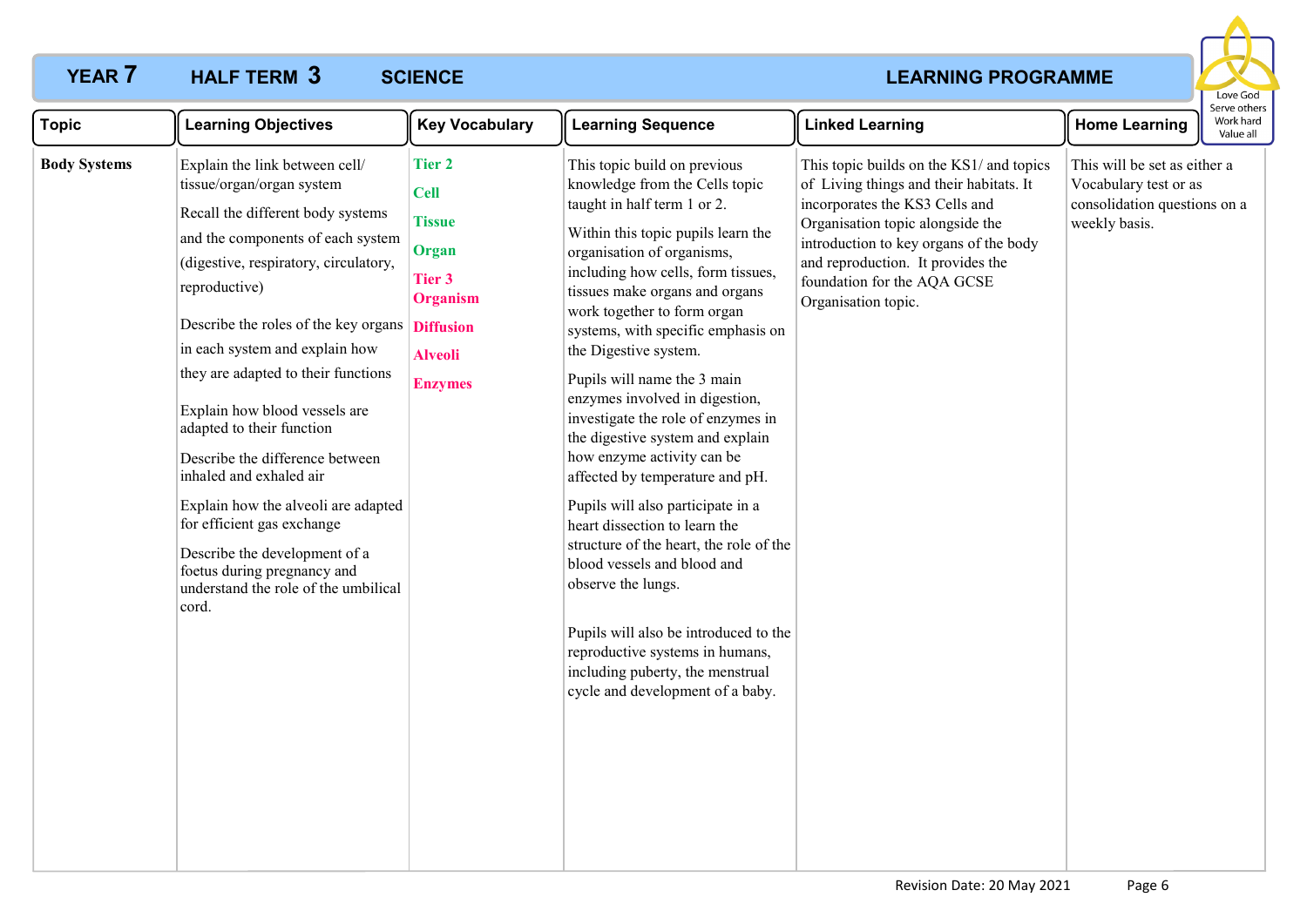# **YEAR 7 HALF TERM 4 SCIENCE** *CONSTRUCTER <b>CONSTRUCTER* **CONSTRUCTER CONSTRUCTER**



| <b>Topic</b>        | <b>Learning Objectives</b>                                                                                                                                                                                                                                                                                                                                                                                                                                                                                                                                                                                                         | <b>Key Vocabulary</b>                                                                                                                       | <b>Learning Sequence</b>                                                                                                                                                                                                                                                                                                                                                                                                                                                                                                                                                                                                                                                                                                                                                                                                                                                      | <b>Linked Learning</b>                                                                                                                                                                                                                                                                         | <b>Home Learning</b>                                                                                   | Serve other<br>Work hard<br>Value all |
|---------------------|------------------------------------------------------------------------------------------------------------------------------------------------------------------------------------------------------------------------------------------------------------------------------------------------------------------------------------------------------------------------------------------------------------------------------------------------------------------------------------------------------------------------------------------------------------------------------------------------------------------------------------|---------------------------------------------------------------------------------------------------------------------------------------------|-------------------------------------------------------------------------------------------------------------------------------------------------------------------------------------------------------------------------------------------------------------------------------------------------------------------------------------------------------------------------------------------------------------------------------------------------------------------------------------------------------------------------------------------------------------------------------------------------------------------------------------------------------------------------------------------------------------------------------------------------------------------------------------------------------------------------------------------------------------------------------|------------------------------------------------------------------------------------------------------------------------------------------------------------------------------------------------------------------------------------------------------------------------------------------------|--------------------------------------------------------------------------------------------------------|---------------------------------------|
| <b>Body Systems</b> | Explain the link between cell/<br>tissue/organ/organ system<br>Recall the different body systems<br>and the components of each system<br>(digestive, respiratory, circulatory,<br>reproductive)<br>Describe the roles of the key organs<br>in each system and explain how<br>they are adapted to their functions<br>Explain how blood vessels are<br>adapted to their function<br>Describe the difference between<br>inhaled and exhaled air<br>Explain how the alveoli are adapted<br>for efficient gas exchange<br>Describe the development of a<br>foetus during pregnancy and<br>understand the role of the umbilical<br>cord. | <b>Tier 2</b><br><b>Cell</b><br><b>Tissue</b><br>Organ<br>Tier 3<br><b>Organism</b><br><b>Diffusion</b><br><b>Alveoli</b><br><b>Enzymes</b> | This topic build on previous<br>knowledge from the Cells topic<br>taught in half term 1 or 2.<br>Within this topic pupils learn the<br>organisation of organisms,<br>including how cells, form tissues,<br>tissues make organs and organs<br>work together to form organ<br>systems, with specific emphasis on<br>the Digestive system.<br>Pupils will name the 3 main<br>enzymes involved in digestion,<br>investigate the role of enzymes in<br>the digestive system and explain<br>how enzyme activity can be<br>affected by temperature and pH.<br>Pupils will also participate in a<br>heart dissection to learn the<br>structure of the heart, the role of the<br>blood vessels and blood and<br>observe the lungs.<br>Pupils will also be introduced to the<br>reproductive systems in humans,<br>including puberty, the menstrual<br>cycle and development of a baby. | This topic builds on the KS1/ and topics<br>of Living things and their habitats. It<br>incorporates the KS3 Cells and<br>Organisation topic alongside the<br>introduction to key organs of the body<br>and reproduction. It provides the<br>foundation for the AQA GCSE<br>Organisation topic. | This will be set as either a<br>Vocabulary test or as<br>consolidation questions on a<br>weekly basis. |                                       |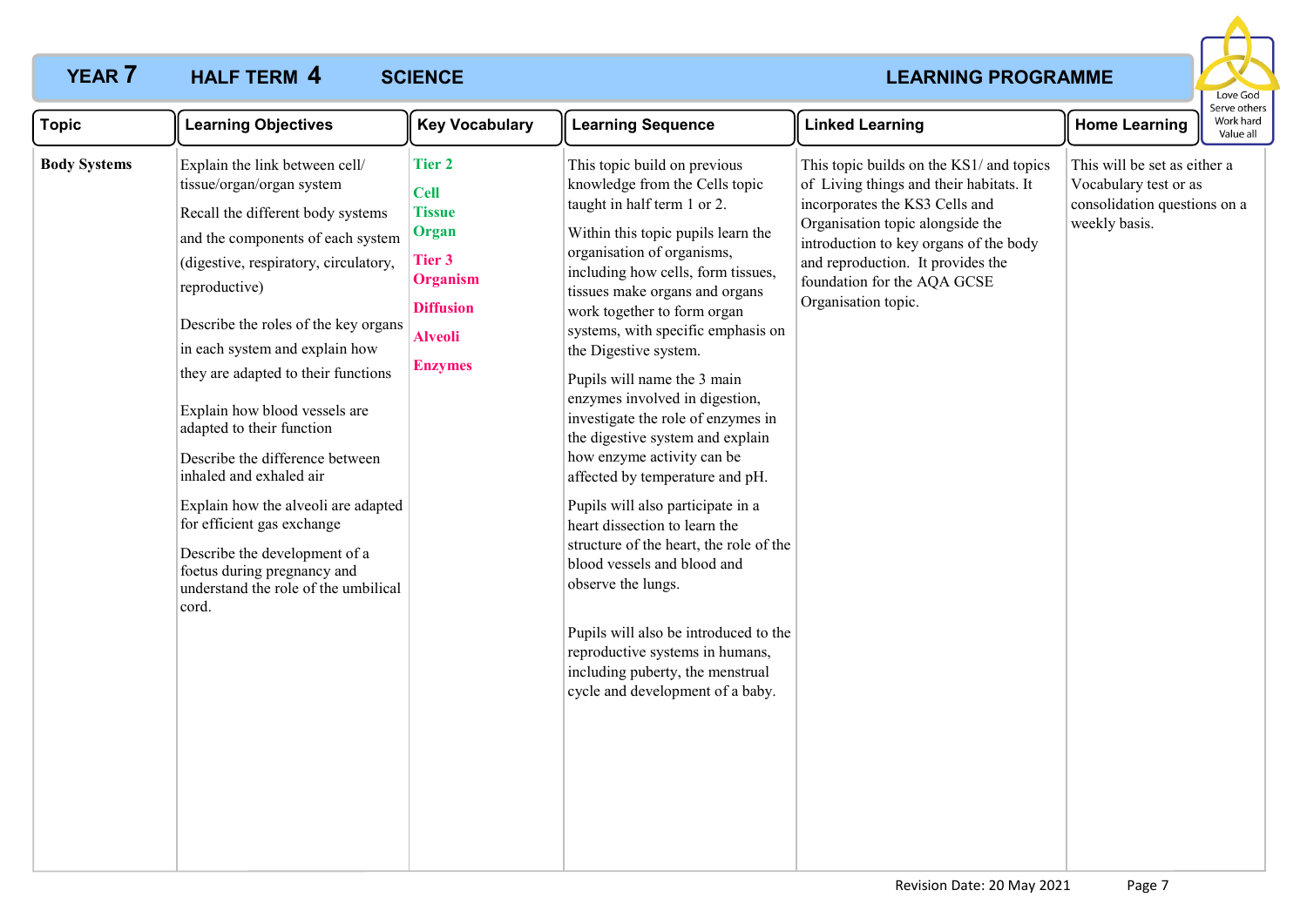# **YEAR 7 HALF TERM 4** SCIENCE **ACCIDED ASSESSED AS A REAL METAL CONSUMING PROGRAMME**



| <b>Topic</b>             | <b>Learning Objectives</b>                                                                                                                                                                                                                                                                                                                                                                                                                                                                                                                                                                                                                                                                                                                                                                                                      | <b>Key Vocabulary</b>                                                                                                                                                 | <b>Learning Sequence</b>                                                                                                                                                                                                                                                                                                                                                                                   | <b>Linked Learning</b>                                                                                                                                                                                                                                                                                                                                                        | <b>Home Learning</b>                                                                                   | Serve others<br>Work hard<br>Value all |
|--------------------------|---------------------------------------------------------------------------------------------------------------------------------------------------------------------------------------------------------------------------------------------------------------------------------------------------------------------------------------------------------------------------------------------------------------------------------------------------------------------------------------------------------------------------------------------------------------------------------------------------------------------------------------------------------------------------------------------------------------------------------------------------------------------------------------------------------------------------------|-----------------------------------------------------------------------------------------------------------------------------------------------------------------------|------------------------------------------------------------------------------------------------------------------------------------------------------------------------------------------------------------------------------------------------------------------------------------------------------------------------------------------------------------------------------------------------------------|-------------------------------------------------------------------------------------------------------------------------------------------------------------------------------------------------------------------------------------------------------------------------------------------------------------------------------------------------------------------------------|--------------------------------------------------------------------------------------------------------|----------------------------------------|
| <b>Motion and Forces</b> | Recall typical forces (contact and<br>non-contact) and describe their<br>effects<br>Demonstrate how to measure a<br>range of forces, including Weight<br>and Friction, and how to calculate<br>Work Done and Pressure<br>Illustrate the forces acting on<br>objects using free body diagrams<br>Identify the overall (resultant) force   Balanced<br>on balanced and unbalanced objects<br>and the effects this will have<br>(Newton's 1st and 2nd laws),<br>including F=ma)<br>Investigate and explain the<br>deformation of elastic objects and<br>Hooke's Law.<br>Describe the motion of objects<br>quantitatively (particularly speed)<br>and in graphical form<br>Investigate and explain the<br>principle of terminal velocity<br>Recall what is meant by stopping<br>distance and describe the factors<br>that affect it | <b>Tier 2</b><br><b>Contact</b><br><b>Non-Contact</b><br><b>Friction</b><br><b>Pressure</b><br><b>Speed</b><br><b>Resultant</b><br>Tier 3<br><b>Terminal velocity</b> | This topic covers an introduction to<br>Forces, including what forces do,<br>how forces can be described and<br>being introduced to different types<br>of forces.<br>Pupils will practice measuring<br>forces using a Newton meter and<br>the work of Sir Isaac Newton with<br>his laws of motion.<br>Pupils will practice their<br>mathematical skills by calculating<br>speed, velocity and Hooke's law. | It builds on the year 3 programme of<br>study topic of Forces and Magnets and<br>the year 5 Forces topic.<br>It incorporates the KS3 Motion and<br>Forces programme of study.<br>It provides the foundation for the AQA<br>GCSE Forces topic, plus some overlap<br>with the Energy, Electricity, Magnetism<br>and Electromagnetism and Space Physics<br>(triple only) topics. | This will be set as either a<br>Vocabulary test or as<br>consolidation questions on a<br>weekly basis. |                                        |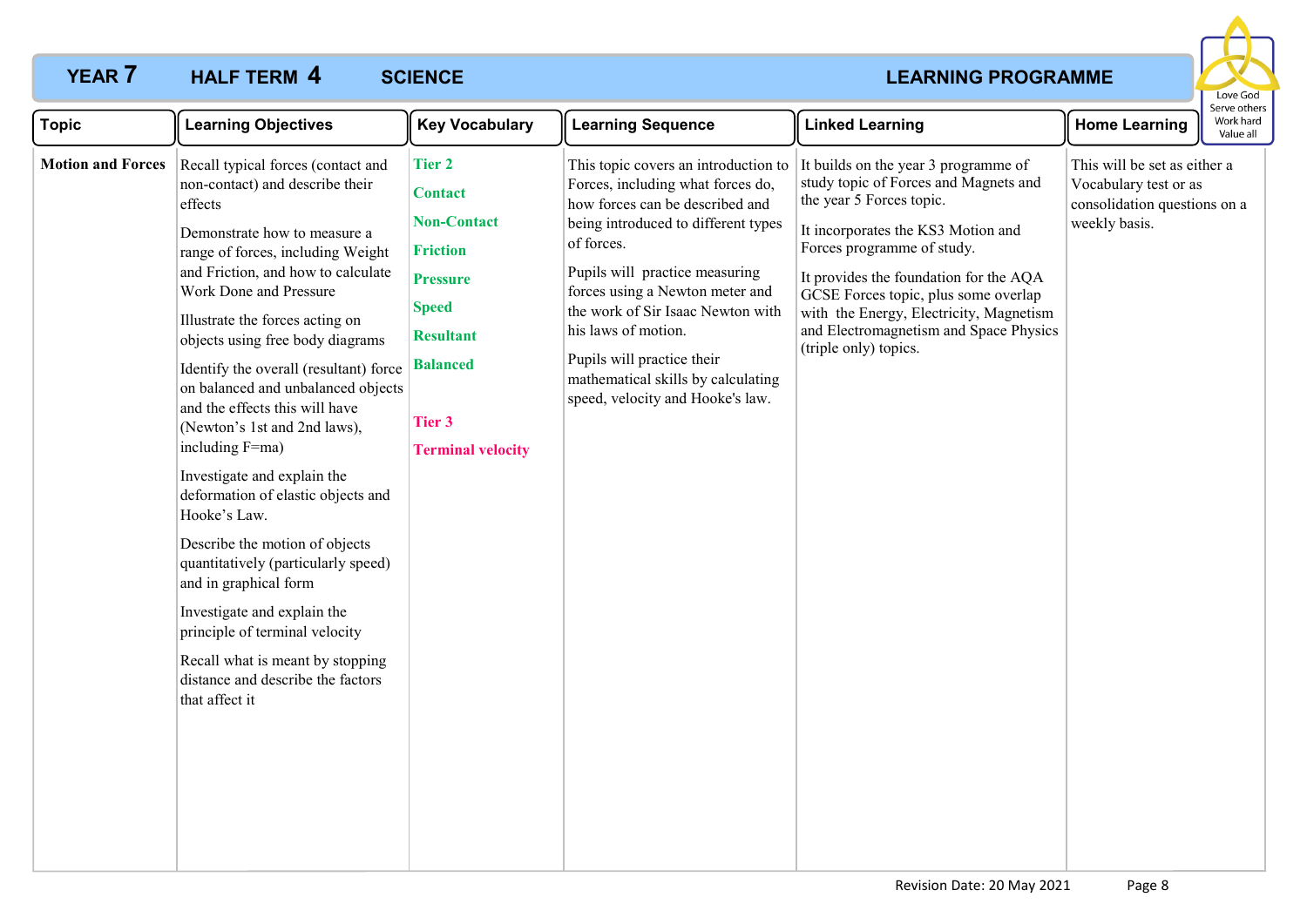# **YEAR 7 HALF TERM 5 SCIENCE** *CONSTRUCTER AND CONSTRUCTER AT A REARNING PROGRAMME*

### **HALF TERM SCIENCE 5**



| <b>Topic</b>                 | <b>Learning Objectives</b>                                                                                                                                                                                                                                                                                                                                                                                                                                   | <b>Key Vocabulary</b>                                                                                                                                                                         | <b>Learning Sequence</b>                                                                                                                                                                                                                                                                                                                                                                                                                                                                                                               | <b>Linked Learning</b>                                                                                                                                                                                                                                                                                                                                                                            | <b>Home Learning</b>                                                                                   | Serve others<br>Work hard<br>Value all |
|------------------------------|--------------------------------------------------------------------------------------------------------------------------------------------------------------------------------------------------------------------------------------------------------------------------------------------------------------------------------------------------------------------------------------------------------------------------------------------------------------|-----------------------------------------------------------------------------------------------------------------------------------------------------------------------------------------------|----------------------------------------------------------------------------------------------------------------------------------------------------------------------------------------------------------------------------------------------------------------------------------------------------------------------------------------------------------------------------------------------------------------------------------------------------------------------------------------------------------------------------------------|---------------------------------------------------------------------------------------------------------------------------------------------------------------------------------------------------------------------------------------------------------------------------------------------------------------------------------------------------------------------------------------------------|--------------------------------------------------------------------------------------------------------|----------------------------------------|
| <b>Plants</b>                | To know the structure and<br>function of Palisade cells and how<br>leaves are adapted for<br>Photosynthesis<br>Recall the reactants and<br>products of Photosynthesis<br>Describe the factors that limit<br>photosynthesis<br>To know the organ structures<br>within plants and their functions<br>Explain the role of the stomata in<br>gas exchange<br>Describe reproduction in plants,<br>including the structure and<br>function of plant sexual organs. | <b>Tier 3</b><br><b>Photosynthesis</b><br><b>Glucose</b><br><b>Chloroplasts</b><br><b>Chlorophyll</b><br><b>Palisade Cell</b><br><b>Fertilisation</b><br><b>Stomata</b>                       | This is the 3rd Biology topic of the<br>academic year and focusses on<br>Plants and Photosynthesis.<br>Pupils will learn how plants covert<br>carbon dioxide, water and sunlight<br>into glucose and oxygen. The will<br>investigate how the rate of<br>photosynthesis can be limited and<br>by which factors.<br>Pupils will be able to compare<br>different types of plant cells and<br>describe how they are adapted to<br>their function.<br>Finally pupils will dissection<br>flowers, look at seed dispersal and<br>germination. | The topic builds upon the foundation<br>provided in KS1 and KS2 on basic plant<br>structure.<br>This topic incorporates the key learning<br>the of Science National curriculum for<br>Key Stage 3.<br>This learning will provide a foundation<br>for the AQA GCSE specification<br>including the subtopics of Cell Biology,<br>Organisation and Bioenergetics.                                    | This will be set as either a<br>Vocabulary test or as<br>consolidation questions on a<br>weekly basis. |                                        |
| Chemical<br><b>Reactions</b> | Explain the conservation of mass in $\vert$<br>a chemical reaction.<br>Write word and symbol equations<br>for reactions with acids and bases,<br>including state symbols.<br>Describe and explain observations<br>when chemical reactions are carried<br>out.<br>Compare and contrast the different<br>ways to extract metals from their<br>ore, explaining why they cannot all<br>be extracted by heating with<br>carbon.                                   | <b>Tier 2</b><br><b>Acid</b><br><b>Reactive</b><br><b>Neutral</b><br>Tier 3<br><b>Thermal</b><br><b>Decomposition</b><br><b>Oxidation</b><br><b>Displacement</b><br><b>Alkali</b><br>pH Scale | This is the final chemistry topic of<br>the academic year and builds upon<br>their knowledge of atoms,<br>compounds, mixtures and formula<br>already covered.<br>In this topic pupils will investigate<br>chemical and physical reactions,<br>the pH scale (acids and alkali's) and<br>the reactivity series.<br>Within this topic pupils have the<br>opportunity to complete lots of<br>practical lessons, looking at testing<br>household substances and reactions<br>of metals linked to the reactivity<br>series.                  | This topic builds on previous learning<br>about materials at KS2 and introduces the<br>concept of a chemical reaction.<br>It incorporates the key learning the of<br>Science National curriculum for Key<br>Stage 3 and provides a foundation for the<br>AQA GCSE specification, including the<br>subtopics of Chemical Changes, Energy<br>Changes and The Rate and Extent of<br>Chemical Change. | This will be set as either a<br>Vocabulary test or as<br>consolidation questions on a<br>weekly basis. |                                        |